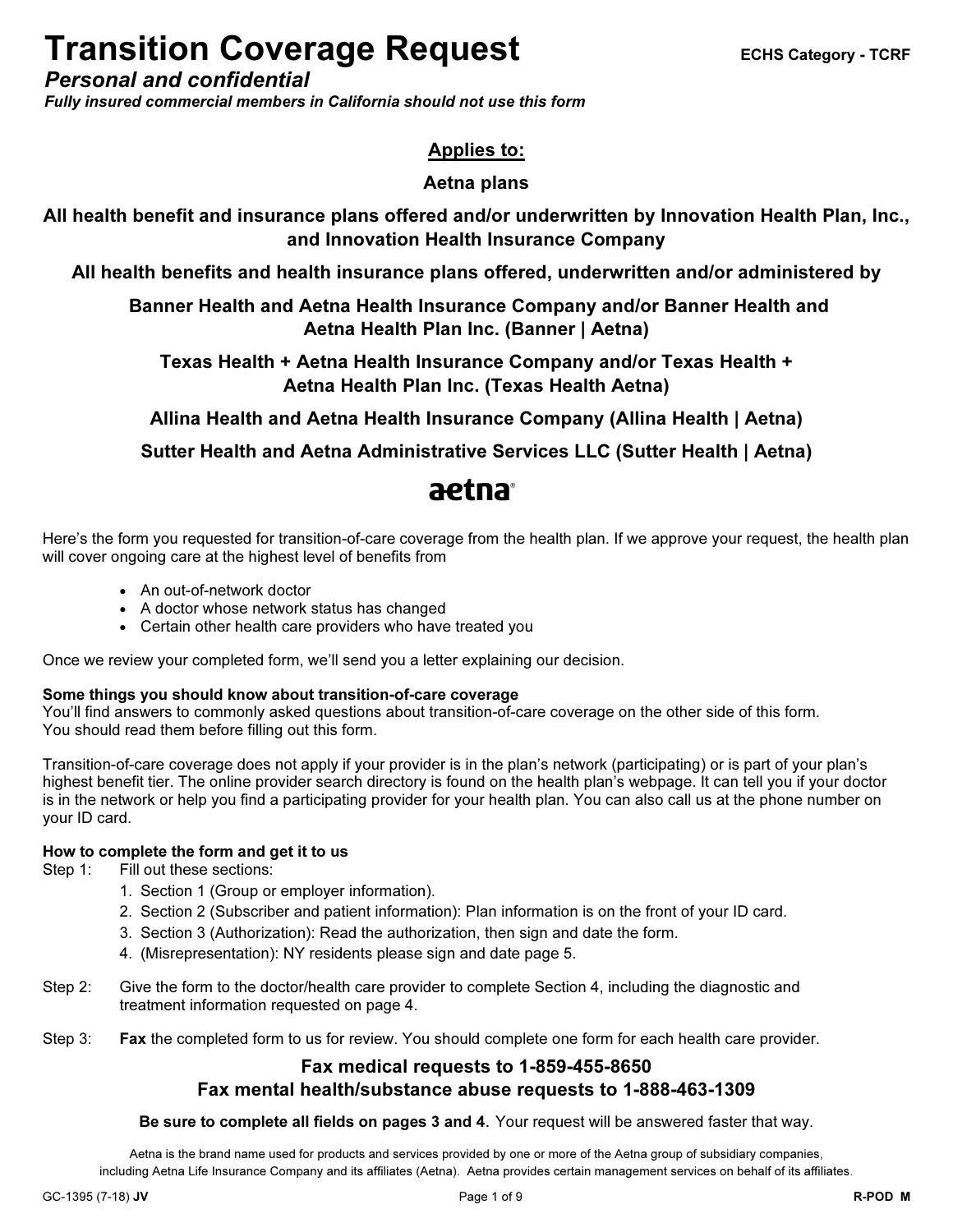### Transition-of-care coverage questions and answers

- Q. What is transition-of-care (TOC) coverage?
- A. TOC coverage is temporary. You can get TOC when you become a new member of a medical benefits plan or change your plan, and you are being treated by a doctor who:
	- •Is not in the plan's network
	- • Is not included in Aexcel, tier 1 (for tiered network plans) or plan sponsor specific networks, and your benefits change to include one of these networks

TOC coverage can also apply when your doctor leaves the plan's network or changes network status or if certain laws or regulations require coverage. Approved TOC coverage allows a member who is receiving treatment to continue the treatment for a limited time at the highest plan benefits level.

TOC coverage is only for the requested doctor. Except in New York, TOC coverage does not include health care facilities, durable medical equipment (DME) vendors or pharmaceutical items. If we approve TOC coverage, the doctor must use a health care facility, DME vendor or pharmacy vendor in the plan's network. If you want to request coverage for a vendor or facility outside the plan's network, call the Member Services phone number on your ID card.

- Q. What is an active course of treatment?
- A. An active course of treatment means you have begun a program of planned services with your doctor to correct or treat a diagnosed condition. The start date is the first date of service or treatment. An active course of treatment covers a certain number of services or period of treatment for special situations. Some active course-of-treatment examples may include, but are not limited to members who: •
	- Enroll with the plan after 20 weeks of pregnancy, unless there are specific state or plan requirements (Members less than 20 weeks pregnant whom the health plan confirms as high risk are reviewed on a case-by-case basis.)
	- • Have completed 14 weeks of pregnancy or more and are receiving care from a plan's participating practitioner whose network status changes.
	- •Are in an ongoing treatment plan, such as chemotherapy or radiation therapy.
	- •Have a terminal illness and are expected to live six months or less.
	- •Need more than one surgery, such as cleft palate repair.
	- •Have recently had surgery.
	- • Are being treated for a mental illness or for substance abuse. (The member must have had at least one treatment session within 30 days before the status of the member or the participating health care provider changed.)
	- •Have an ongoing or disabling condition that suddenly gets worse.
	- •May need or have had an organ or bone marrow transplant.

To be considered for TOC coverage, treatment must have started before the enrollment or re-enrollment date, or before the date your doctor left the health plan's network, or **before** the date a doctor's network status changed.

- Q. What other types of providers, besides doctors, can be considered for TOC coverage?
- A. This includes health care professionals such as physical therapists, occupational therapists, speech therapists and agencies that provide skilled home care services, such as visiting nurses. TOC is considered for participating hospitals only when the facility is not designated for the highest benefit level for plans that include tiered networks. TOC does not apply to other health care facilities (for example, skilled nursing facility), DME vendors or pharmaceutical items.
- Q. If I am currently receiving treatment from my doctor, why wouldn't you approve my request for TOC coverage?
- A. If you're receiving treatment, the procedure or service must be a covered benefit. Your doctor must also agree to accept the terms outlined on the TOC request form.
- Q. My PCP is no longer a participating provider. If my plan requires me to select a PCP, can I still see my doctor?
- A. If you're receiving treatment, you may still be able to visit your PCP, even if he/she leaves the network. In all states, except Texas and New Jersey, you may need to select a PCP in the health plan's network. In Texas and New Jersey, TOC may apply to PCPs. Talk to your PCP so that he/she can help you with your future health care needs.
- Q. How long does TOC coverage last?
- A. Usually, TOC coverage lasts 90 days, but this may vary based on your condition (for example, pregnancy). We will tell you if your TOC coverage request is approved and how long the coverage will last.
- Q. How do I sign up for TOC coverage?
- A. Contact the Member Services number on your member ID card. You must submit a TOC request form to the health plan:
	- •Within 90 days of when you enroll or re-enroll
	- •Within 90 days of the date the health care provider left the plan's network
	- •Within 90 days of a doctor's network status change

You or your doctor can send in the request form.

- Q. How will I know if my request for TOC coverage is approved?
- A. We will send you a letter via U.S. mail. The letter will say whether or not you are approved.
- Q. Does TOC coverage apply if my plan does not have a provider network?
- A. No.
- Q. What if I have an Aexcel or plan sponsor specific network plan?
- A. If we approve your TOC coverage, you may still receive care at the highest benefits level for a certain time period. If you continue treatment with this doctor after the approved time period, your coverage would be limited to what your plan allows. This means you may have reduced benefits or no benefits.
- Q. What if I have more questions about TOC coverage?
- A. Call the Member Services phone number on your ID card. If you have questions about TOC mental health services, you can call the Member Services phone number on your ID card or, if listed, the mental health or behavioral health number.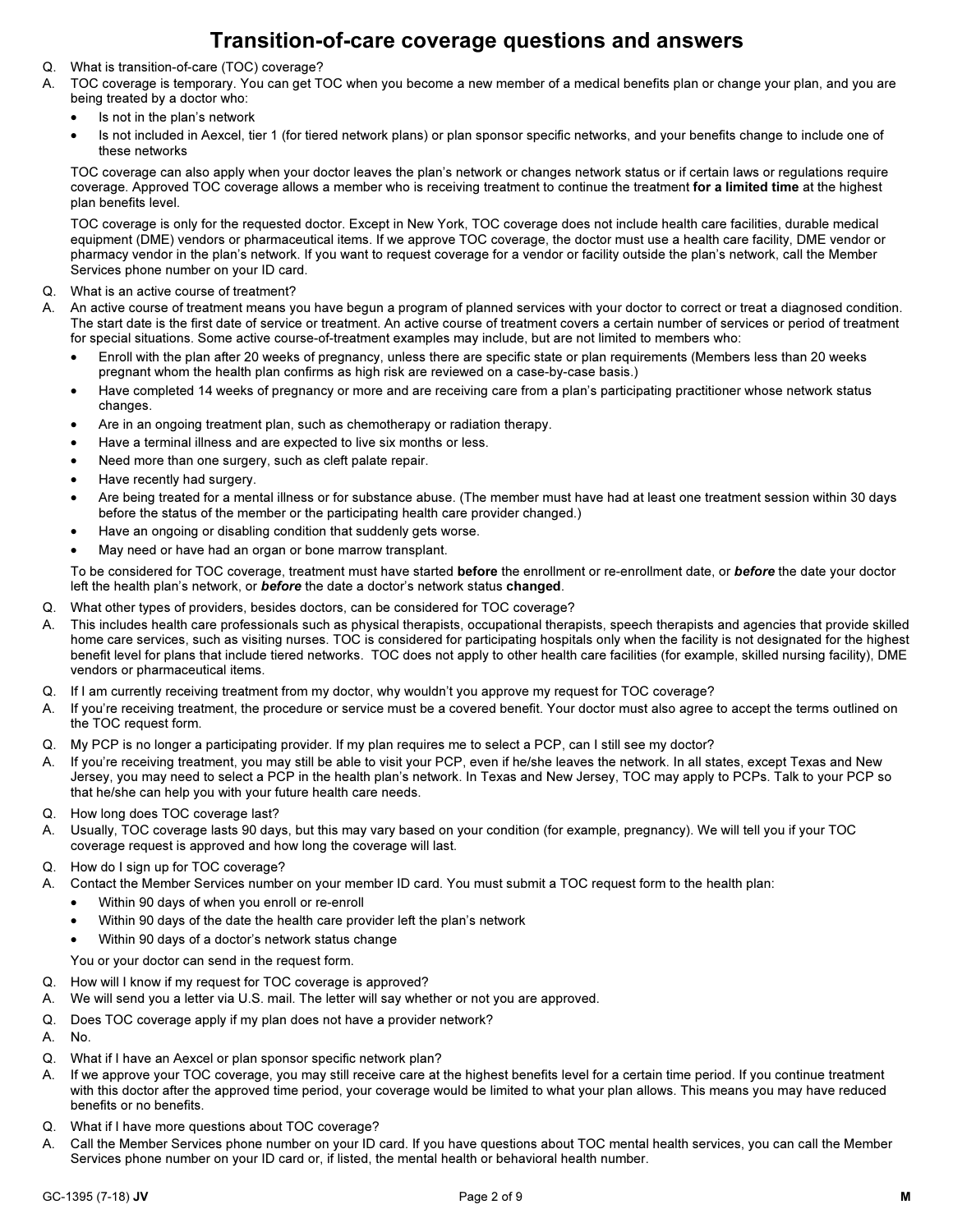## **Transition Coverage Request** Transition Coverage Request

### Personal and confidential

Fully insured commercial members in California should not use this form

 $\Box$  Medical  $\Box$  Mental health/substance abuse

#### Please indicate above whether this request is for medical treatment or mental health/substance abuse treatment.

#### 1. Group or employer information (Note: Complete a separate form for each member and/or provider.)

| Group or employer's name (please print)                                                                                                                                                                                                                                                                                                                                                                                                                                                                                                                                                       | Plan control number                                                                 | Plan effective date    |
|-----------------------------------------------------------------------------------------------------------------------------------------------------------------------------------------------------------------------------------------------------------------------------------------------------------------------------------------------------------------------------------------------------------------------------------------------------------------------------------------------------------------------------------------------------------------------------------------------|-------------------------------------------------------------------------------------|------------------------|
| 2. Subscriber and patient information                                                                                                                                                                                                                                                                                                                                                                                                                                                                                                                                                         |                                                                                     |                        |
| Subscriber's name (please print)                                                                                                                                                                                                                                                                                                                                                                                                                                                                                                                                                              | Subscriber's ID number                                                              |                        |
| Subscriber's address (please print)                                                                                                                                                                                                                                                                                                                                                                                                                                                                                                                                                           |                                                                                     |                        |
| Patient's name (please print)                                                                                                                                                                                                                                                                                                                                                                                                                                                                                                                                                                 |                                                                                     | Birthdate (MM/DD/YYYY) |
| Patient's address (please print)                                                                                                                                                                                                                                                                                                                                                                                                                                                                                                                                                              | Telephone number                                                                    |                        |
|                                                                                                                                                                                                                                                                                                                                                                                                                                                                                                                                                                                               | Plan type/product                                                                   |                        |
| Telephone number for patient/subscriber submitting request (Business hours, $9 a.m. - 5 p.m.$ )                                                                                                                                                                                                                                                                                                                                                                                                                                                                                               | Last date of treatment before beginning the health plan<br>coverage (as applicable) |                        |
| 3. Authorization                                                                                                                                                                                                                                                                                                                                                                                                                                                                                                                                                                              |                                                                                     |                        |
| I request approval for coverage of ongoing care from the health care provider named below for treatment started before my<br>effective date with the health plan, or before the end of the provider's contract with the health plan's network, or before the<br>provider's network status change. If approved, I understand that the authorization for coverage of services stated below will<br>be valid for a certain period of time. I give permission for the health care provider to send any needed medical information<br>and/or records to the health plan so a decision can be made. |                                                                                     |                        |

| Patient's signature (required if patient is age 17 or older)  | Date (MM/DD/YYYY) |
|---------------------------------------------------------------|-------------------|
|                                                               |                   |
| Parent's signature (required if patient is age 16 or younger) | Date (MM/DD/YYYY) |

### 4. Provider information (Note: Provide all specific information to avoid delay in the processing of this request.)

| Name of treating doctor or other health care provider (Please print)    | Telephone number |                   |
|-------------------------------------------------------------------------|------------------|-------------------|
| Contact name of office personnel to call with questions                 |                  |                   |
| Address of treating doctor or other health care provider (Please print) | Tax ID number    |                   |
| Signature of treating doctor or other health care provider              |                  | Date (MM/DD/YYYY) |

The above-named patient is a member as of the effective date indicated above. We understand you are not or soon will not be a participating provider in the health plan's network. The patient has asked that we cover your care for a specific time period. This is because of a condition, such as pregnancy, that is considered an active course of treatment. An active course of treatment is defined as: "A program of planned services starting on the date the provider first renders a service to correct or treat the diagnosed condition and covering a defined number of services or period of treatment and includes a qualifying situation." Please include a brief statement of the patient's current condition and treatment plan. For pregnancies, please indicate the estimated date of confinement (EDC). If we approve this request, you agree:

- • To provide the patient's treatment and follow-up •
- Not to seek more payment from this patient other than the patient responsibility under the patient's plan of benefits (for example, patient's copayment, deductibles or other out-of-pocket requirements)
- •To share information on the patient's treatment with us

You also agree to use the health plan's network for any referrals, lab work or hospitalizations for services not part of the requested treatment. In New York state, the provider completing the form may not be leaving the network, but may request continuing care to be provided by a hospital that is leaving the network.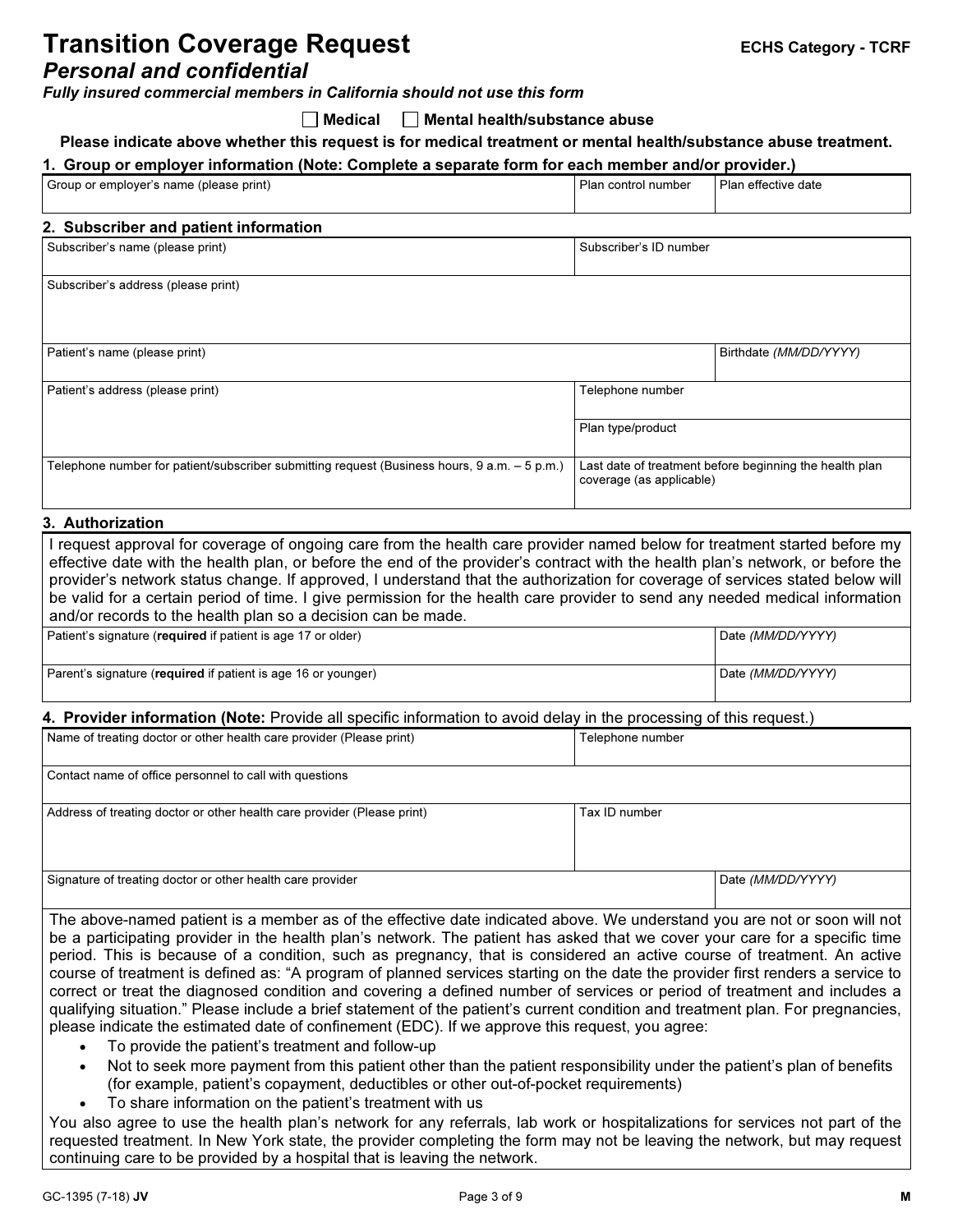### Transition Coverage Request **EXACTS CONSISTS** ECHS Category - TCRF Personal and confidential

Fully insured commercial members in California should not use this form

Patient's name (please print)

Birthdate (MM/DD/YYYY)

|                                                                                                                                                                        | Provider: Please complete the diagnostic and treatment information below describing the active course of treatment. |                                                   |                                |                                                                                                                   |                                                                                      |
|------------------------------------------------------------------------------------------------------------------------------------------------------------------------|---------------------------------------------------------------------------------------------------------------------|---------------------------------------------------|--------------------------------|-------------------------------------------------------------------------------------------------------------------|--------------------------------------------------------------------------------------|
| Description of all medical and<br>behavioral health-related<br>diagnoses (for example,<br>pregnancy, cancer, depression,<br>post-operative). Include all<br>ICD codes: | Description of all treatment and<br>procedures. Include all CPT codes:                                              | Date of<br>original<br>surgery, if<br>applicable: | Date care<br>was<br>initiated: | Dates of current<br>treatment:<br>(Please provide<br>copies of medical<br>records from the<br>last office visit.) | Number of<br>additional visits<br>needed:<br>(For pregnancy,<br>please include EDC.) |
|                                                                                                                                                                        |                                                                                                                     |                                                   |                                |                                                                                                                   |                                                                                      |
|                                                                                                                                                                        |                                                                                                                     |                                                   |                                |                                                                                                                   |                                                                                      |
|                                                                                                                                                                        |                                                                                                                     |                                                   |                                |                                                                                                                   |                                                                                      |
|                                                                                                                                                                        |                                                                                                                     |                                                   |                                |                                                                                                                   |                                                                                      |
|                                                                                                                                                                        |                                                                                                                     |                                                   |                                |                                                                                                                   |                                                                                      |
|                                                                                                                                                                        |                                                                                                                     |                                                   |                                |                                                                                                                   |                                                                                      |
|                                                                                                                                                                        |                                                                                                                     |                                                   |                                |                                                                                                                   |                                                                                      |
|                                                                                                                                                                        |                                                                                                                     |                                                   |                                |                                                                                                                   |                                                                                      |
|                                                                                                                                                                        |                                                                                                                     |                                                   |                                |                                                                                                                   |                                                                                      |
|                                                                                                                                                                        |                                                                                                                     |                                                   |                                |                                                                                                                   |                                                                                      |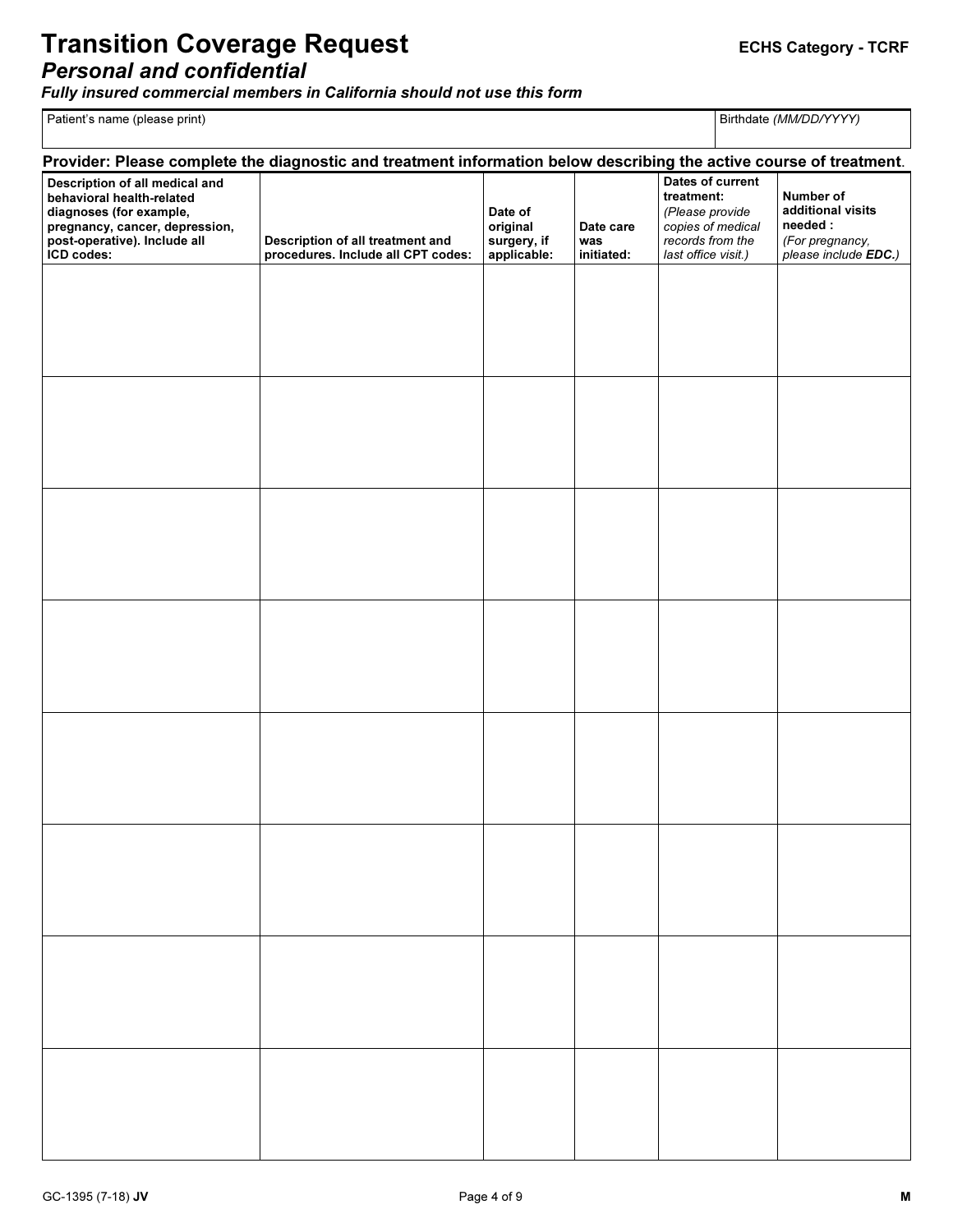#### Misrepresentation

Any person who knowingly and with intent to injure, defraud or deceive any insurance company or other person files an application for insurance or statement of claim containing any materially false information or conceals, for the purpose of misleading, information concerning any fact material thereto commits a fraudulent insurance act, which is a crime and subjects such person to criminal and civil penalties. Attention Alabama Residents: Any person who knowingly presents a false or fraudulent claim for payment of a loss or benefit or who knowingly presents false information in an application for insurance is guilty of a crime and may be subject to restitution fines or confinement in prison, or any combination thereof. Attention Arkansas, District of Columbia, Rhode Island and West Virginia Residents: Any person who knowingly presents a false or fraudulent claim for payment of a loss or benefit or knowingly presents false information in an application for insurance is guilty of a crime and may be subject to fines and confinement in prison.Attention California Residents: For your protection California law requires notice of the following to appear on this form: Any person who knowingly presents a false or fraudulent claim for the payment of a loss is guilty of a crime and may be subject to fines and confinement in state prison. Attention Colorado Residents: It is unlawful to knowingly provide false, incomplete, or misleading facts or information to an insurance company for the purpose of defrauding or attempting to defraud the company. Penalties may include imprisonment, fines, denial of insurance and civil damages. Any insurance company or agent of an insurance company who knowingly provides false, incomplete, or misleading facts or information to a policyholder or claimant for the purpose of defrauding or attempting to defraud the policyholder or claimant with regard to a settlement or award payable from insurance proceeds shall be reported to the Colorado division of insurance within the department of regulatory agencies. Attention Florida Residents: Any person who knowingly and with intent to injure, defraud, or deceive any insurer files a statement of claim or an application containing any false, incomplete or misleading information is guilty of a felony of the third degree. Attention Kansas Residents: Any person who knowingly and with intent to injure, defraud or deceive any insurance company or other person submits an enrollment form for insurance or statement of claim containing any materially false information or conceals, for the purpose of misleading, information concerning any fact material thereto may have violated state law. Attention Kentucky Residents: Any person who knowingly and with intent to defraud any insurance company or other person files a statement of claim containing any materially false information or conceals, for the purpose of misleading, information concerning any fact material thereto commits a fraudulent insurance act, which is a crime. Attention Louisiana Residents: Any person who knowingly presents a false or fraudulent claim for payment of a loss or benefit or knowingly presents false information in an application is guilty of a crime and may be subject to fines and confinement in prison. Attention Maine and Tennessee Residents: It is a crime to knowingly provide false, incomplete, or misleading information to an insurance company for the purpose of defrauding the company. Penalties may include imprisonment, fines, or denial of insurance benefits. Attention Maryland Residents: Any person who knowingly or willfully presents a false or fraudulent claim for payment of a loss or benefit or who knowingly or willfully presents false information in an application for insurance is guilty of a crime and may be subject to fines and confinement in prison. Attention Missouri Residents: It is a crime to knowingly provide false, incomplete, or misleading information to an insurance company for the purpose of defrauding the company. Penalties include imprisonment, fines, denial of insurance and civil damages, as determined by a court of law. Any person who knowingly and with intent to injure, defraud or deceive an insurance company may be guilty of fraud as determined by a court of law. Attention New Jersey Residents: Any person who includes any false or misleading information on an application for an insurance policy or knowingly files a statement of claim containing any false or misleading information is subject to criminal and civil penalties. Attention North Carolina Residents: Any person who knowingly and with intent to injure, defraud or deceive any insurance company or other person files an application for insurance or statement of claim containing any materially false information or conceals, for the purpose of misleading, information concerning any fact material thereto commits a fraudulent insurance act, which may be a crime and subjects such person to criminal and civil penalties. Attention Ohio Residents: Any person who, with intent to defraud or knowing that he is facilitating a fraud against an insurer, submits an application or files a claim containing a false or deceptive statement is guilty of insurance fraud. Attention Oklahoma Residents: WARNING: Any person who knowingly, and with intent to injure, defraud or deceive any insurer, makes any claim for the proceeds of an insurance policy containing any false, incomplete or misleading information is guilty of a felony. Attention Oregon Residents: Any person who with intent to injure, defraud, or deceive any insurance company or other person submits an enrollment form for insurance or statement of claim containing any materially false information or conceals for the purpose of misleading, information concerning any fact material thereto may have violated state law. Attention Pennsylvania Residents: Any person who knowingly and with intent to defraud any insurance company or other person files an application for insurance or statement of claim containing any materially false information or conceals, for the purpose of misleading, information concerning any fact material thereto commits a fraudulent insurance act, which is a crime and subjects such person to criminal and civil penalties. Attention Puerto Rico Residents: Any person who knowingly and with the intention to defraud includes false information in an application for insurance or file, assist or abet in the filing of a fraudulent claim to obtain payment of a loss or other benefit, or files more than one claim for the same loss or damage, commits a felony and if found guilty shall be punished for each violation with a fine of no less than five thousand dollars (\$5,000), not to exceed ten thousand dollars (\$10,000); or imprisoned for a fixed term of three (3) years, or both. If aggravating circumstances exist, the fixed jail term may be increased to a maximum of five (5) years; and if mitigating circumstances are present, the jail term may be reduced to a minimum of two (2) years. Attention Texas Residents: Any person who knowingly and with intent to injure, defraud or deceive any insurance company or other person files an application for insurance or statement of claim containing any intentional misrepresentation of material fact or conceals, for the purpose of misleading, information concerning any fact material thereto may commit a fraudulent insurance act, which may be a crime and may subject such person to criminal and civil penalties. Attention Vermont Residents: Any person who knowingly and with intent to injure, defraud or deceive any insurance company or other person files an application for insurance or statement of claim containing any materially false information or conceals, for the purpose of misleading, information concerning any fact material thereto commits a fraudulent insurance act, which may be a crime and may subject such person to criminal and civil penalties. Attention Virginia Residents: Any person who knowingly and with intent to injure, defraud or deceive any insurance company or other person files an application for insurance or statement of claim containing any materially false information or conceals, for the purpose of misleading, information concerning any fact material thereto commits a fraudulent act, which is a crime and subjects such person to criminal and civil penalties. Attention Washington Residents: It is a crime to knowingly provide false, incomplete, or misleading information to an insurance company for the purpose of defrauding the company. Penalties include imprisonment, fines, and denial of insurance benefits.

Attention New York Residents: Any person who knowingly and with intent to defraud any insurance company or other person files an application for insurance or statement of claim containing any materially false information, or conceals for the purpose of misleading, information concerning any fact material thereto, commits a fraudulent insurance act, which is a crime, and shall be subject to a civil penalty not to exceed five thousand dollars and the stated value of the claim for each violation.

**Patient/Member Signature:** Patient/Member Signature: Date: Date: Date: Date: Date: Date: Date: Date: Date: Date: Date: Date: Date: Date: Date: Date: Date: Date: Date: Date: Date: Date: Date: Date: Date: Date: Date: Date: Date: Date: Date: Date: Date

Date: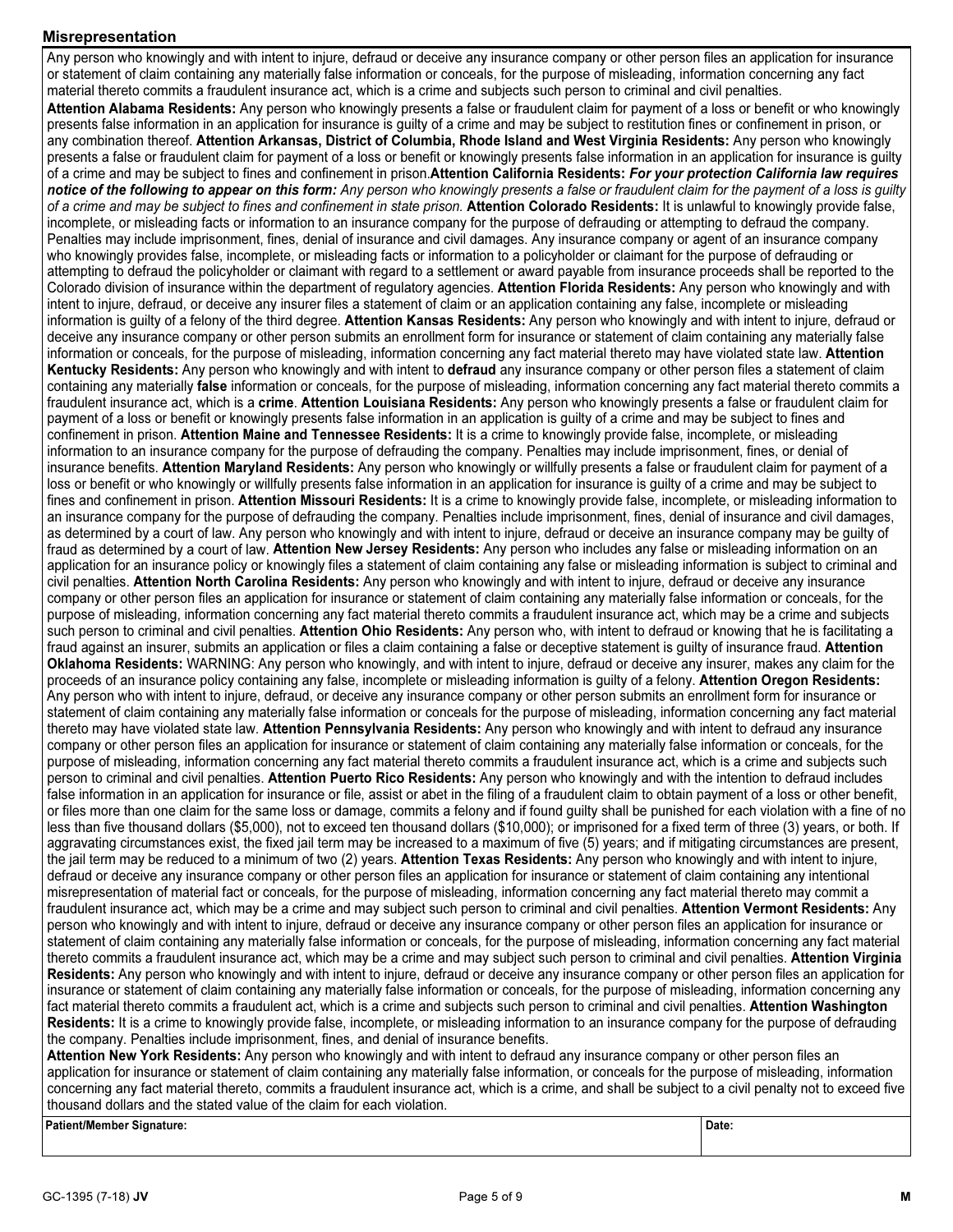Aetna and its affiliates comply with applicable Federal civil rights laws and does not unlawfully discriminate, exclude or treat people differently based on their race, color, national origin, sex, age, or disability.

Aetna and its affiliates provide free aids/services to people with disabilities and to people who need language assistance.

If you need a qualified interpreter, written information in other formats, translation or other services, call the number on your ID card.

If you believe we have failed to provide these services or otherwise discriminated based on a protected class noted above, you can also file a grievance with the Civil Rights Coordinator by contacting:

Civil Rights Coordinator,

P.O. Box 14462, Lexington, KY 40512 (CA HMO customers: PO Box 24030 Fresno, CA 93779), 1-800-648-7817, TTY: 711,

Fax: 859-425-3379 (CA HMO customers: 860-262-7705), CRCoordinator@aetna.com.

You can also file a civil rights complaint with the U.S. Department of Health and Human Services, Office for Civil Rights Complaint Portal, available at https://ocrportal.hhs.gov/ocr/portal/lobby.jsf, or at: U.S. Department of Health and Human Services, 200 Independence Avenue SW., Room 509F, HHH Building, Washington, DC 20201, or at 1-800-368-1019, 800-537-7697 (TDD).

Aetna is the brand name used for products and services provided by one or more of the Aetna group of subsidiary companies.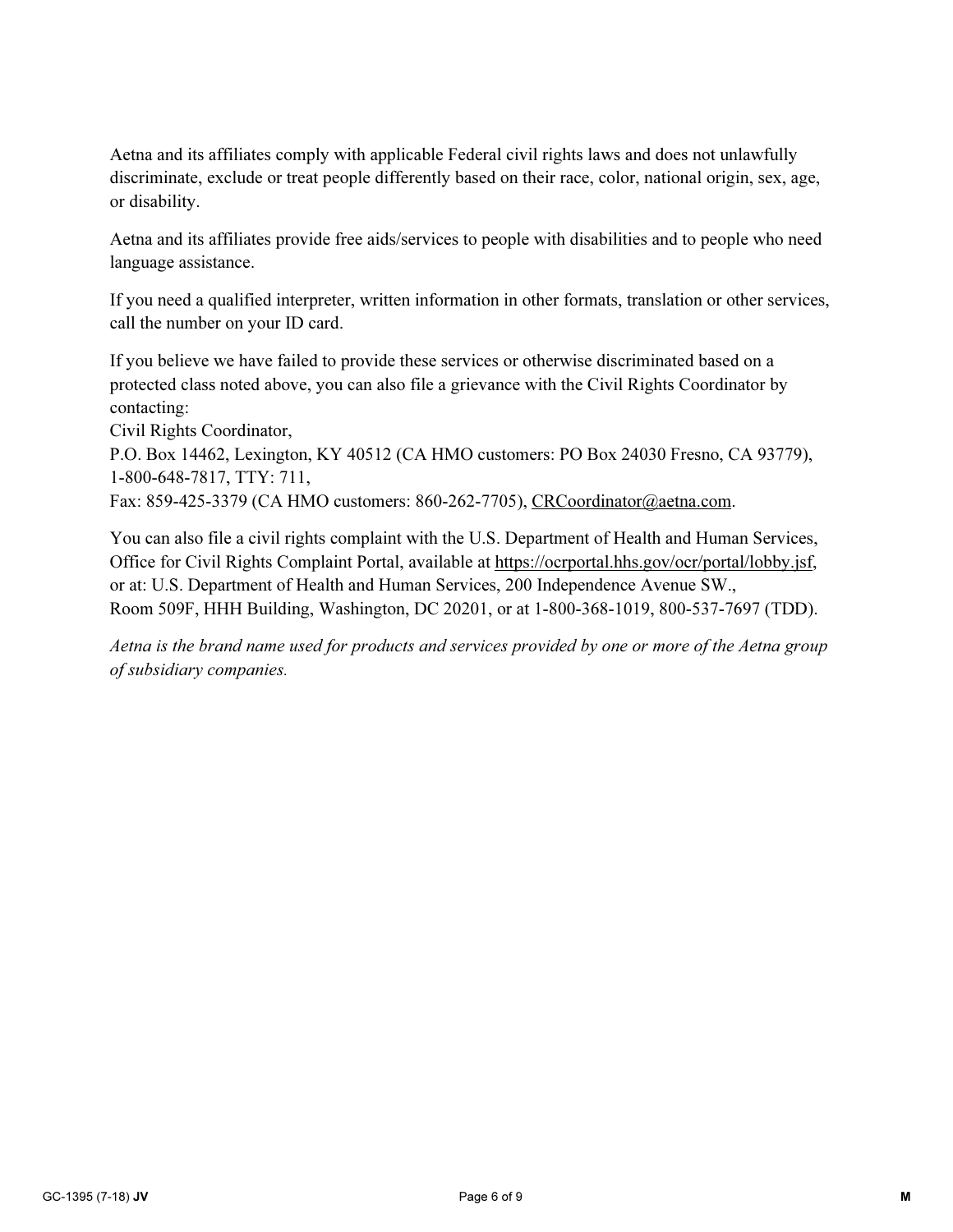| <b>English</b>             | To access language services at no cost to you, call the number on your ID card.                                                           |
|----------------------------|-------------------------------------------------------------------------------------------------------------------------------------------|
| Albanian                   | Për shërbime përkthimi falas për ju, telefononi në numrin që gjendet në kartën tuaj<br>të identitetit.                                    |
| Amharic                    | የቋንቋ አገልግሎቶችን ያለከፍያ ለማግኘት፣ በመታወቂያዎት ላይ ያለውን ቁጥር ይደውሱ፡፡                                                                                    |
| Arabic                     | للحصول على الخدمات اللغوية دون أي تكلفة، الرجاء الاتصال على الرقم الموجود على بطاقة اشتر اكك.                                             |
| Armenian                   | Ձեր նախընտրած լեզվով ավվձար խորհրդատվություն ստանալու համար<br>զանգահարեք ձեր բժշկական ապահովագրության քարտի վրա նշված<br>հէրախոսահամարով |
| Bantu-Kirundi              | Kugira uronke serivisi z'indimi ata kiguzi, hamagara inomero iri ku karangamuntu<br>kawe                                                  |
| Bengali                    | আপনাকে বিনামূল্যে ভাষা পরিষেবা পেতে হলে আপনার পরিচয়পত্রে দেওয়া নম্বরে টেলিফোন করুন।                                                     |
| <b>Burmese</b>             | သင့်အနေဖြင့် အစကြေးငွေ မပေးရပဲ ဘာသာစကားဂန်ဆောင်မှုများ ရရှိနိုင်ရန်၊ သင့် ID<br>ကတ်ပေါ်တွင်ရှိသော ဖုန်းနံပတ်အား ခေါ်ဆိုပါ။                |
| Catalan                    | Per accedir a serveis lingüístics sense cap cost per a vostè, telefoni al número<br>indicat a la seva targeta d'identificació.            |
| Cebuano                    | Aron maakses ang mga serbisyo sa lengguwahe nga wala kay bayran, tawagi ang<br>numero nga anaa sa imong kard sa ID.                       |
| Chamorro                   | Para un hago' i setbision lengguåhi ni dibåtde para hågu, ågang i numiru gi iyo-mu<br>kard aidentifikasion.                               |
| Cherokee                   | GY�J <del>S</del> OHA�J IDOLOJI LAL�J JCEGWJJ IY, OPAPMOP O�J 14�J<br><b>hSAQIP OOT ID IHR&amp;J CVPT.</b>                                |
| <b>Chinese Traditional</b> | 如欲使用免費語言服務,請撥打您健康保險卡上所列的電話號碼                                                                                                              |
| Choctaw                    | Anumpa tosholi i toksvli ya peh pilla ho ish i payahinla kvt chi holisso kallo iskitini<br>holhtena takanli ma i payah                    |
| Chuukese                   | Ren omw kopwe angei aninisin eman chon awewei (ese kamé), kopwe kééri ewe<br>nampa mei mak won noum ena katen ID                          |
| Cushitic-Oromo             | Tajaajiiloota afaanii gatii bilisaa ati argaachuuf,lakkoofsa fuula waraaqaa<br>eenyummaa (ID) kee irraa jiruun bilbili.                   |
| Dutch                      | Voor gratis taaldiensten, bel het nummer op uw ziekteverzekeringskaart.                                                                   |
| French                     | Pour accéder gratuitement aux services linguistiques, veuillez composer le numéro<br>indiqué sur votre carte d'assurance santé.           |
| French Creole<br>(Haitian) | Pou ou jwenn sèvis gratis nan lang ou, rele nimewo telefòn ki sou kat idantifikasyon<br>asirans sante ou.                                 |
| German                     | Um auf den für Sie kostenlosen Sprachservice auf Deutsch zuzugreifen, rufen Sie die<br>Nummer auf Ihrer ID-Karte an.                      |
| Greek                      | Για πρόσβαση στις υπηρεσίες γλώσσας χωρίς χρέωση, καλέστε τον αριθμό στην<br>κάρτα ασφάλισής σας.                                         |
| Gujarati                   | તમારે કોઇ પણ જાતના ખર્ચ વિના ભાષા સેવાઓ મેળવવા માટે, તમારા આઇડી કાર્ડ પર<br>રઠેલ નંબર પર કૉલ કરવો.                                        |
| Hawaiian                   | No ka wala'au 'ana me ka lawelawe 'ōlelo e kahea aku i ka helu kelepona ma kāu<br>kāleka ID. Kāki 'ole 'ia kēja kōkua nei.                |
| Hindi                      | बिना किसी कीमत के भाषा सेवाओं का उपयोग करने के लिए, अपने आईडी कार्ड पर दिए नंबर<br>पर कॉल करें।                                           |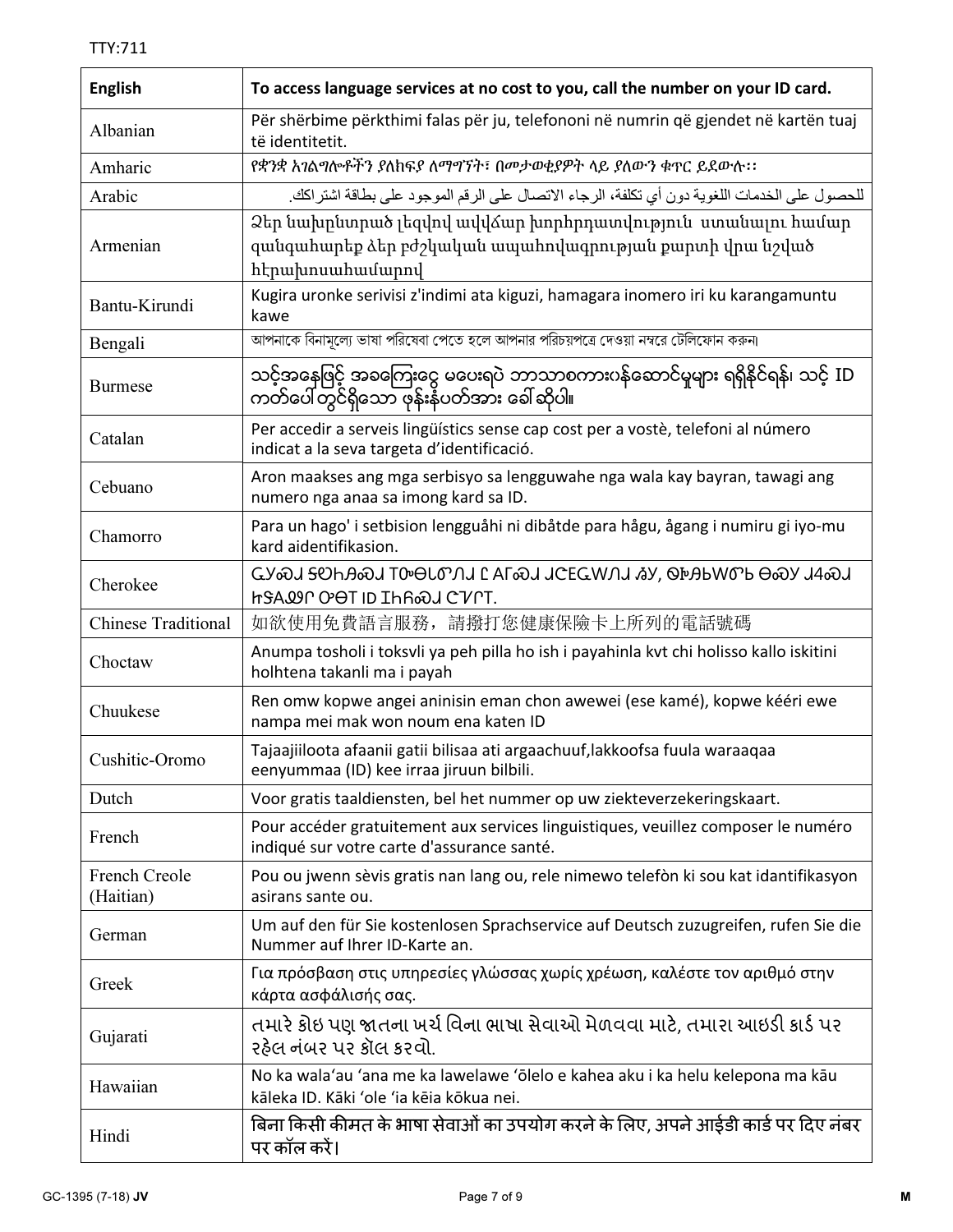| Hmong                    | Yuav kom tau kev pab txhais lus tsis muaj nqi them rau koj, hu tus naj npawb ntawm<br>koj daim npav ID.                                                             |
|--------------------------|---------------------------------------------------------------------------------------------------------------------------------------------------------------------|
| Igbo                     | Inweta enyemaka asusu na akwughi ugwo obula, kpoo nomba no na kaadi njirimara<br>gi                                                                                 |
| Ilocano                  | Tapno maakses dagiti serbisio ti pagsasao nga awanan ti bayadna, awagan ti<br>numero nga adda ayan ti ID kardmo.                                                    |
| Indonesian               | Untuk mengakses layanan bahasa tanpa dikenakan biaya, silakan hubungi nomor<br>telepon di kartu asuransi Anda.                                                      |
| Italian                  | Per accedere ai servizi linguistici senza alcun costo per lei, chiami il numero sulla<br>tessera identificativa.                                                    |
| Japanese                 | 無料の言語サービスは、IDカードにある番号にお電話ください。                                                                                                                                      |
| Karen                    | လဌတၢကမ္န။ကျိုာတၢမၤစဌၤအတၢဖံံးတၢမၤတဖဉ<br>လဋ္ဌတအိဉဒီးအပ္နလ္ဒေနကဘာဟာ့ဘီးအဂ်ီးတိုးဘာလီတဲစိနီဉဂံၤလဌအအိဉလဌနခ်ိဉဂိၤ ဗ (၍)<br>အလိွှာတက္]၍                                    |
| Korean                   | 무료 다국어 서비스를 이용하려면 보험 ID 카드에 수록된 번호로 전화해<br>주십시오.                                                                                                                    |
| Kru-Bassa                | I nyuu kosna mahola ni language services ngui nsaa wogui wo, sebel i nsinga i ye<br>ntilga i kat yong matibla                                                       |
| Kurdish                  | بۆ دەسپیراگەيشتن بە خزمەتگوزارى زمان بەبى تیچوون بۆ تۆ، پەيوەندى بكە بە ژمارەي سەر ئاي دى(ID)<br><u>كارتى خۆت.</u>                                                  |
| Lao                      | ເພື່ອເຂົ້າເຖິງບໍລິການພາສາທີ່ບໍ່ເສຍຄ່າ, ໃຫ້ໂທຫາເບີໂທຢູ່ໃນບັດປະຈຳຕົວຂອງທ່ານ.                                                                                          |
| Marathi                  | आपल्याला कोणत्याही शुल्काशिवाय भाषा सेवांपर्यंत पोहोचण्यासाठी, आपल्या ID कार्डावरील<br>क्रमांकावर फोन करा.                                                          |
| Marshallese              | Nan bōk jipañ kōn kajin ilo an ejjelok wōņean ñan kwe, kwōn kallok nōmba eo ilo<br>kaat in ID eo am.                                                                |
| Micronesian-<br>Ponapean | Pwehn alehdi sawas en lokaia kan ni sohte pweipwei, koahlih nempe nan amhw<br>doaropwe en ID.                                                                       |
| Mon-Khmer,<br>Cambodian  | ដើម្បីទទួលបានសេវាកម្មភាសាដែលឥតគិតថ្លៃសម្រាប់លោកអ្នក<br>សូមហៅទូរសព្ទទៅកាន់លេខដែលមាននៅលើបណ្តឹសម្គាល់ខ្លួនរបស់លោកអ្នក។                                                 |
| Navajo                   | T'áá ni nizaad k'ehjí bee níká a'doowol doo bááh ílínígóó naaltsoos bee atah<br>nílijgo nanitinígií bee néého'dólzinígií béésh bee hane'í biká'ígíí áaji' hólne'.   |
| Nepali                   | भाषासम्बन्धी सेवाहरूमाथि निःशुल्क पहूँच राख्न आफ्नो कार्डमा रहेको नम्बरमा कल<br>गर्नुहोस्।                                                                          |
| Nilotic-Dinka            | Të koor yïn ran de wëër de thokic ke cïn wëu kor keek tënon yïn. Ke yïn col ran ye koc<br>kuony në namba de abac tö në ID kard duön de tiït de nyin de panakim köu. |
| Norwegian                | For tilgang til kostnadsfri språktjenester, ring nummeret på ID-kortet ditt.                                                                                        |
| Pennsylvanian-<br>Dutch  | Um Schprooch Services zu griege mitaus Koscht, ruff die Nummer uff dei ID Kaart.                                                                                    |
| Persian Farsi            | برای دسترسی به خدمات زبان به طور رایگان، با شماره قید شده روی کارت شناسایی خود تماس بگیرید.                                                                         |
| Polish                   | Aby uzyskać dostęp do bezpłatnych usług językowych, należy zadzwonić pod numer<br>podany na karcie identyfikacyjnej.                                                |
| Portuguese               | Para aceder aos serviços linguísticos gratuitamente, ligue para o número indicado<br>no seu cartão de identificação.                                                |